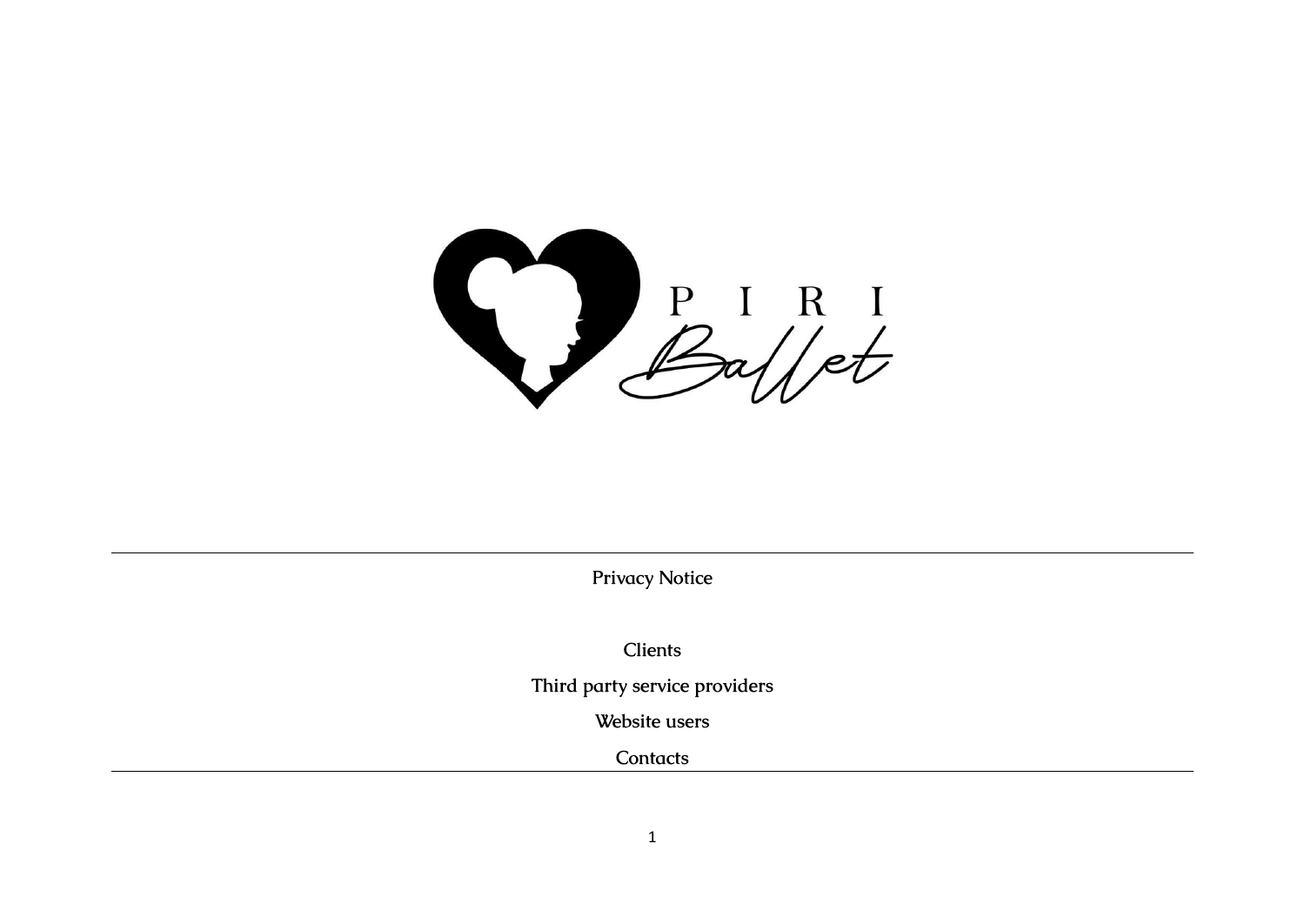May 2018

Piroska Koch Dance Center (Piri Ballet)

Rue Juste-Olivier 22

1260 Nyon

Switzerland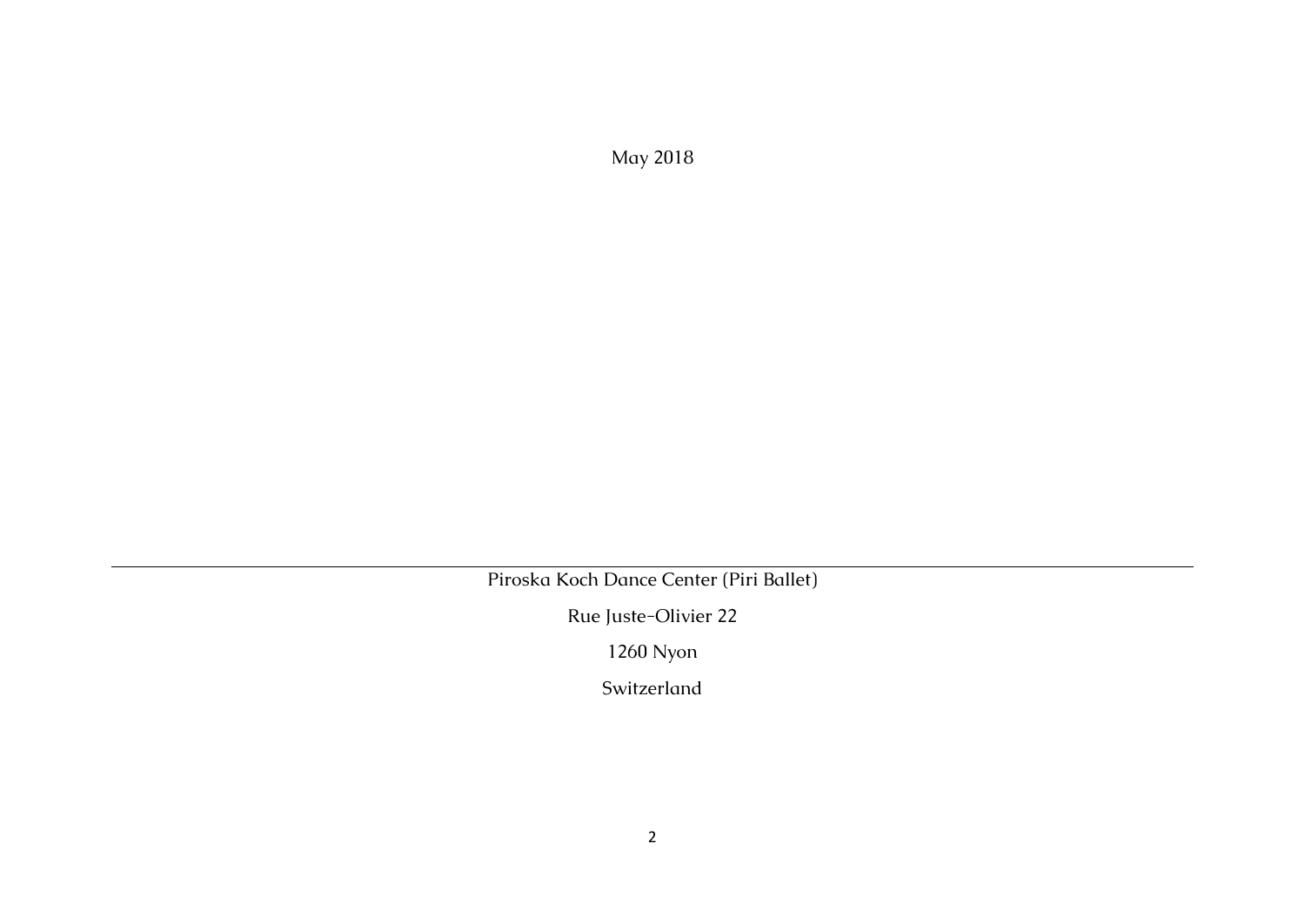#### **PIROSKA KOCH DANCE CENTER (PIRI BALLET)**

## **PRIVACY NOTICE**

## **CLIENTS, THIRD PARTIES, WEBSITE USERS AND CONTACTS**

#### **1. Introduction**

Piroska Koch Dance Center ("**Piri Ballet**" or "**we**") is committed to protecting the security and privacy of EU and Swiss data subjects' ("**you**") personal data when processing the same. Piri Ballet endeavours to ensure that any personal data we collect about you will, where relevant, be held and processed in accordance with the European General Data Protection Regulation ("**GDPR**") and the Data Protection and Information Commissioner of Switzerland. The terms 'personal data', 'data controller' and 'processing' have the meanings given to them in GDPR (which can be accessed [here](http://eur-lex.europa.eu/legal-content/en/TXT/?uri=CELEX%3A32016R0679)), unless otherwise indicated.

### **2. Scope**

This Privacy Notice demonstrates how we handle the personal data you provide to us, or which we collect about you, in the following ways (your "**Data**"):

- a) by you submitting Data to us through our website [www.piriballet.ch](http://www.piriballet.ch) or from what we learn about you from your visit to our website;
- b) by you or a third party (such as a ticket shop or an event location) submitting information to us when you purchase tickets for one of our events;
- c) by you or a third party (such as a ticket shop or an event location) submitting Data to us in the course of us providing services to you;
- d) by you or a third party (such as your employer) submitting Data to us where we are seeking to obtain services from you or a third party as a supplier/service provider;
- e) as a result of us using your Data (whether obtained from you, a third party or the public arena) to contact you about potential activities in connection with our services; and
- f) as a result of us collecting Data about you from third party sources such as organisers of events we sponsor or other publicly available sources, such as websites.
- **3. Identity and contact details of data controller**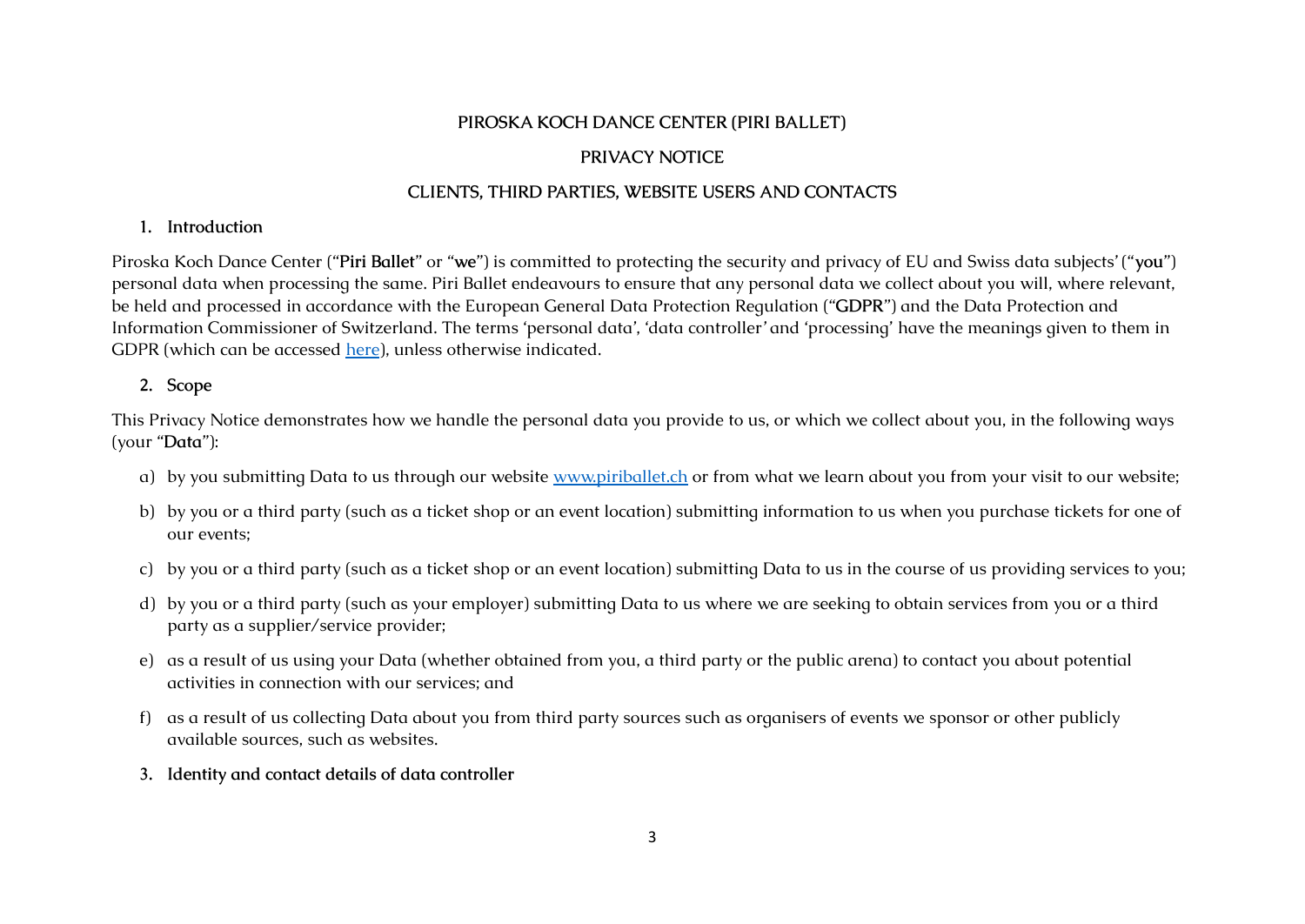For the purposes of GDPR, Piri Ballet is acting as a data processor and controller of your Data.

If you have any queries regarding this policy or complaints about our use of your Data, please contact us at [contact@piriballet.ch](mailto:contact@piriballet.ch) or feel free to contact any of our staff directly. If you would rather contact us by post, please use the following address:

Piroska Koch Dance Center

Rue Juste-Olivier 22

1260 Nyon

Switzerland

## **4. What we use your Data for**

The table in Schedule 1 to this Privacy Notice sets out the categories of your Data that we hold, the purposes for which we may process your Data and the legal basis for the processing.

### **5. Data security**

We have put in place appropriate security measures to prevent your Data from being accidentally lost, used or accessed in an unauthorised way, altered or disclosed. In addition, we limit access to your Data to those individuals who have a business need to know.

We have put in place procedures to deal with any suspected Data security breach and will notify you and any applicable regulator of a suspected breach where we are legally required to do so.

## **6. Who we share your Data with**

In exceptional cases, we may be required to share your Data:

- a) where we are required to do so by law or enforceable request by a regulatory body;
- b) where it is necessary for the purpose of, or in connection with legal proceedings or in order to exercise or defend legal rights; or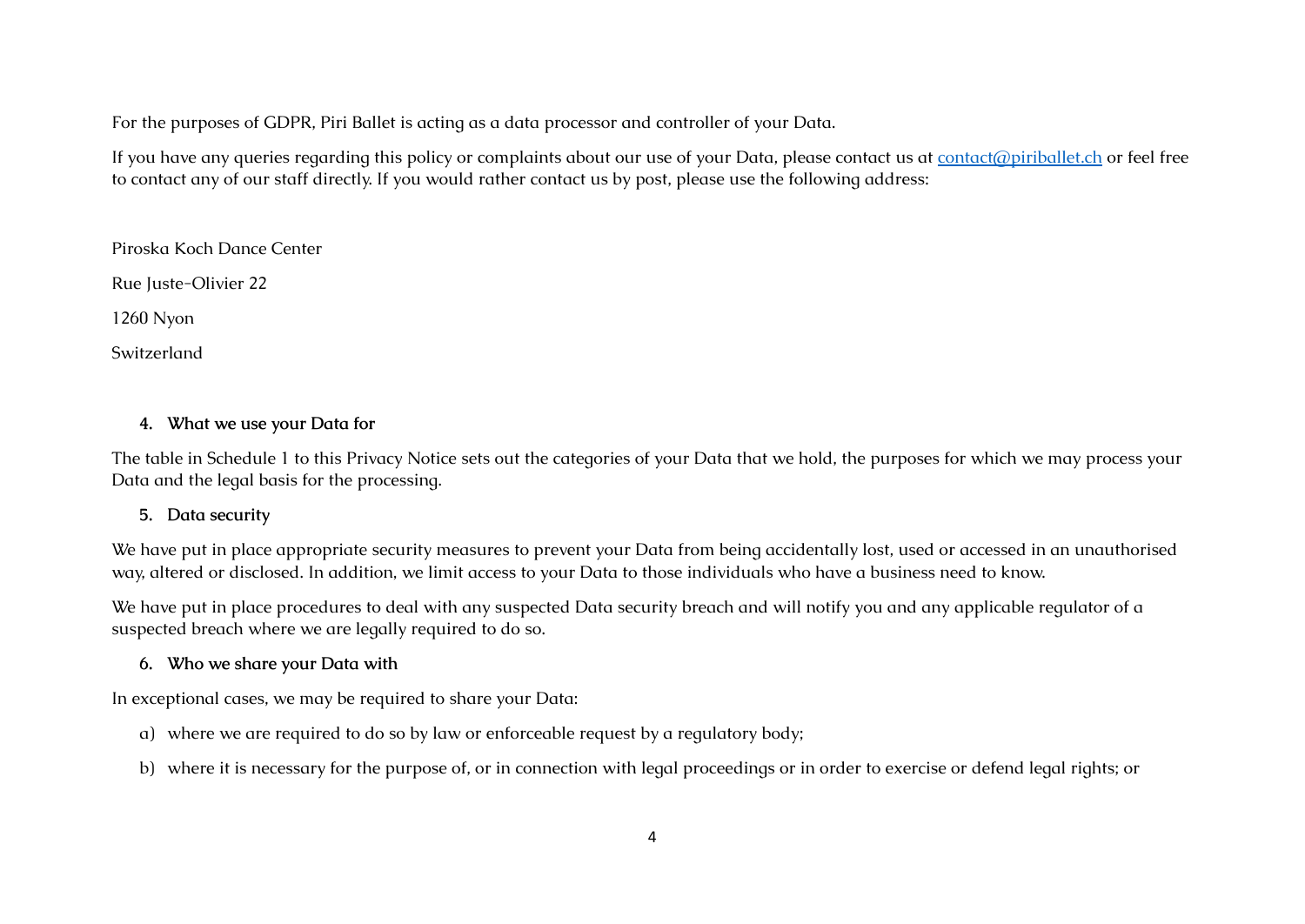c) if we sell our business, go out of business, or merge with another business.

## **7. Retention Period**

We will only retain your Data for as long as necessary to fulfil the purposes we collected it for, including for the purposes of satisfying any legal, accounting, tax, regulatory or reporting requirements. To determine the appropriate retention period for your Data, we consider the amount, nature, and sensitivity of your Data, the potential risk of harm from unauthorised use or disclosure of your Data, the purposes for which we process your Data and whether we can achieve those purposes through other means, and the applicable legal requirements

As a general rule, this means that your Data will be stored for a maximum period of 6 years from the date on which our relationship with you ends, after which time it will be deleted if it is no longer required for the lawful purpose(s) for which it was obtained.

## **8. Your rights in relation to your Data**

Under the GDPR, you have the following rights in relation to how we process your Data:

- a) **right to request access**: you may obtain confirmation from us as to whether or not your Data is being processed and, where that is the case, access to your Data;
- b) **right to rectification and erasure**: you have the right to obtain rectification of inaccurate personal Data we hold concerning you and to obtain the erasure of your Data without undue delay in certain circumstances;
- c) **right to restriction of processing**: you may require us to restrict the processing we carry out on your Data in certain circumstances;
- d) **right to data portability**: you have the right to receive your Data in a structured, commonly used and machine-readable format;
- e) **right to withdraw consent and object to processing**: where you have provided your consent to us processing your Data, you have the right to withdraw your consent at any time. Additionally, where we are relying on legitimate interests to process your Data you have the right to object to such processing. You also have the right to object to direct marketing which uses your Data. This can be done by emailing [contact@piriballet.ch](mailto:contact@piriballet.ch) at any time; and
- f) **right to lodge a complaint**: you may lodge a complaint with any supervisory authority in the EU. The supervisory authority for Switzerland is the Data Protection and Information Commissioner of Switzerland. A list of the EU data protection authorities can be found [here.](http://ec.europa.eu/newsroom/article29/item-detail.cfm?item_id=612080)

For further information on your rights, please see the European Commission's website [here](https://ec.europa.eu/info/law/law-topic/data-protection_en).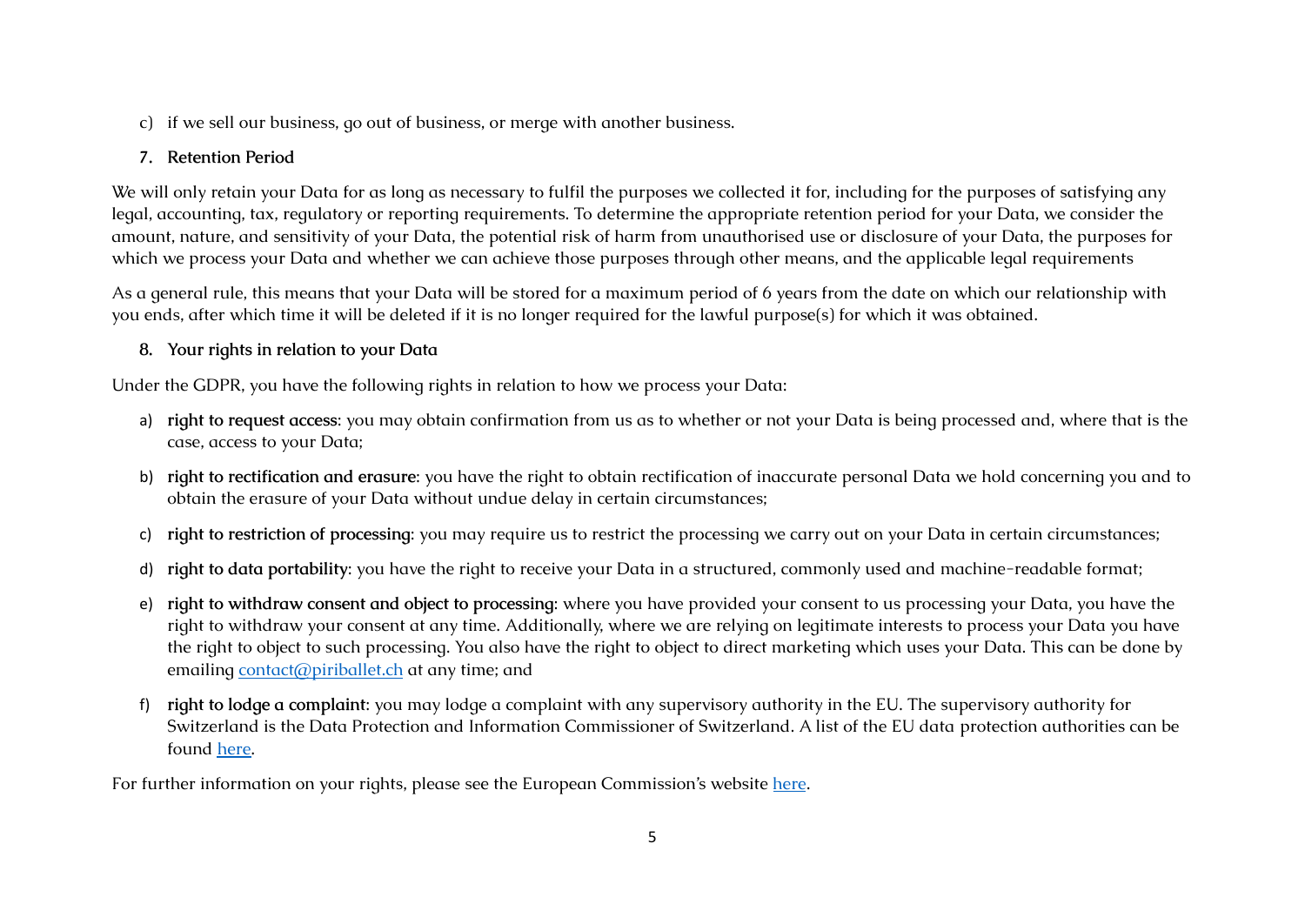Please note that, in circumstances where you are seeking to exercise your rights as a data subject, we may need to request specific information from you to help us confirm your identity and ensure your right to access the information (or to exercise any of your other rights). This is another appropriate security measure to ensure that your Data is not disclosed to any person who does not have a right to receive it.

#### **9. Additional Information**

We do not undertake automated decision-making or profiling of your Data.

We keep our data protection policy (including this Privacy Notice) under constant review and may change it from time to time to reflect our practices or to remain compliant with relevant legislation. We will notify you of any material changes to our Privacy Notice at which point you will be given the option to request that we cease processing your Data.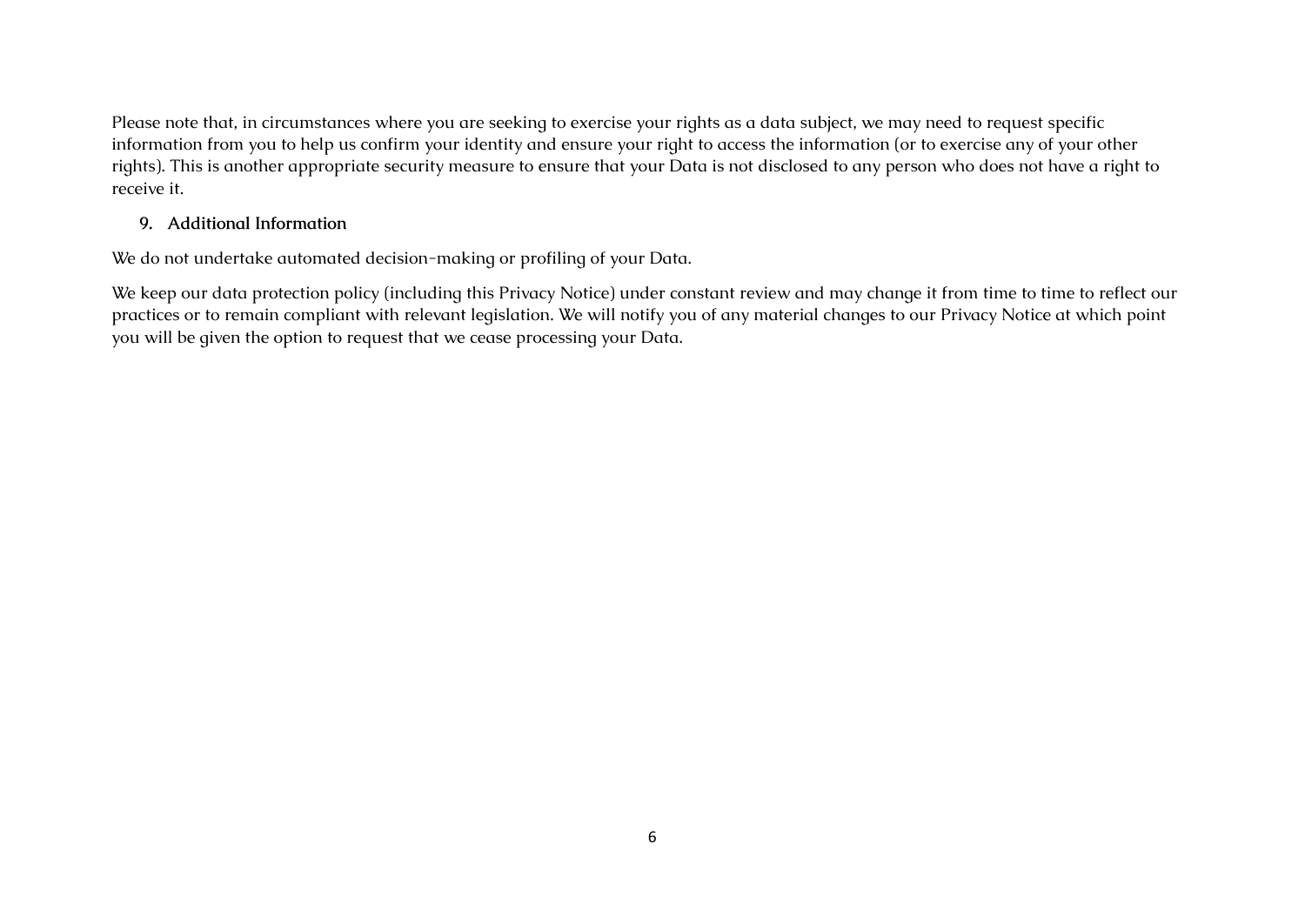# **Schedule 1**

# **Categories of data processed, purposes for processing and legal basis**

| Data subject                  | Categories of data          | Purpose                                | Legal basis for processing |
|-------------------------------|-----------------------------|----------------------------------------|----------------------------|
| Website users                 | Personal details            | Direct marketing                       | Legitimate interests       |
|                               |                             | Responding to queries                  | Consent                    |
| Third party service providers | Personal details            | Direct marketing                       | Legitimate interests       |
|                               | Goods and services provided | Discharging contractual<br>obligations | Legal compliance           |
| Contacts                      | Personal details            | Direct marketing                       | Legitimate interests       |
|                               |                             | Responding to queries                  | Consent                    |
|                               |                             | Surveys                                |                            |
| Clients                       | Personal details            | Direct marketing                       | Performance of contract    |
|                               | <b>Financial details</b>    | Client activities                      | Legitimate interests       |
|                               | Goods and services provided | Surveys                                | Legal compliance           |
|                               |                             |                                        | Consent                    |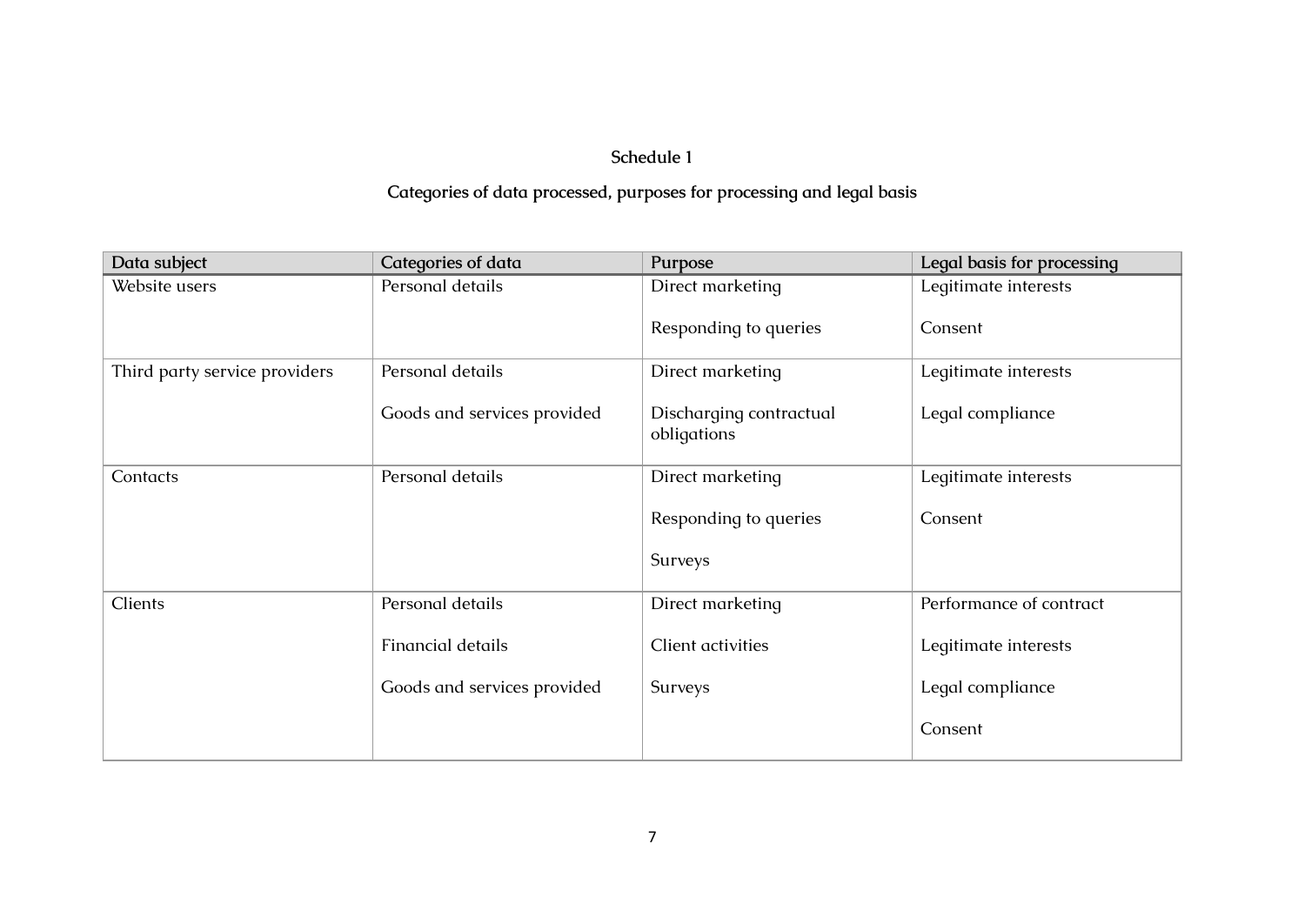# **Interpretation**

| Consent:                             | in the context of the table above, should be construed as follows:                                                                                                                                                                                                                                                                                |  |  |
|--------------------------------------|---------------------------------------------------------------------------------------------------------------------------------------------------------------------------------------------------------------------------------------------------------------------------------------------------------------------------------------------------|--|--|
|                                      | a) Website users: to the extent relevant consent given by the relevant user clicking on an 'I consent'<br>button embedded on the website covering the processing of Data;                                                                                                                                                                         |  |  |
|                                      | b) Contacts: may cover consent to process Data under GDPR but is also aimed at consent to receive<br>marketing communications under relevant marketing laws. Consent here will be by way of soft opt in<br>which means that we will contact contacts and give them the opportunity to opt out of receiving<br>further communications from us; and |  |  |
|                                      | Clients: consent given by our clients in our terms of business for us to process Data provided by our<br>C)<br>clients about data subjects in our capacity as data processor;                                                                                                                                                                     |  |  |
| Contacts:                            | any data subject entered in our relationship management database that is not a client;                                                                                                                                                                                                                                                            |  |  |
| Direct marketing:                    | keeping data subjects informed of any activities undertaken by us which we believe may be of interest to<br>the data subjects and this may include sending data subjects email and postal marketing from time to<br>time, calling data subjects up or sending them requests to respond to a survey;                                               |  |  |
| Discharging contractual obligations: | covers our activities in connection with the discharge of our obligations under a contract with a<br>third-party supplier or service provider. This will principally cover the processing of any Data provided<br>by the counterparty;                                                                                                            |  |  |
| <b>Client activities:</b>            | covers the day-to-day activities associated with our business;                                                                                                                                                                                                                                                                                    |  |  |
| Legitimate interests:                | in the context of the Piri Ballet business means the day to day activities that we undertake to service<br>client work (i.e. conducting dance classes) together with any associated middle and back office support<br>activities as are more particularly set out in Schedule 2 to this Privacy Notice;                                           |  |  |
| Personal details:                    | this is information about you that you give to us by providing your business card to us or filling in forms<br>on our website (or other forms that we ask you to complete), or corresponding with us by telephone, post,<br>email or otherwise; it may include, for example, your name, company, business and/or private address,                 |  |  |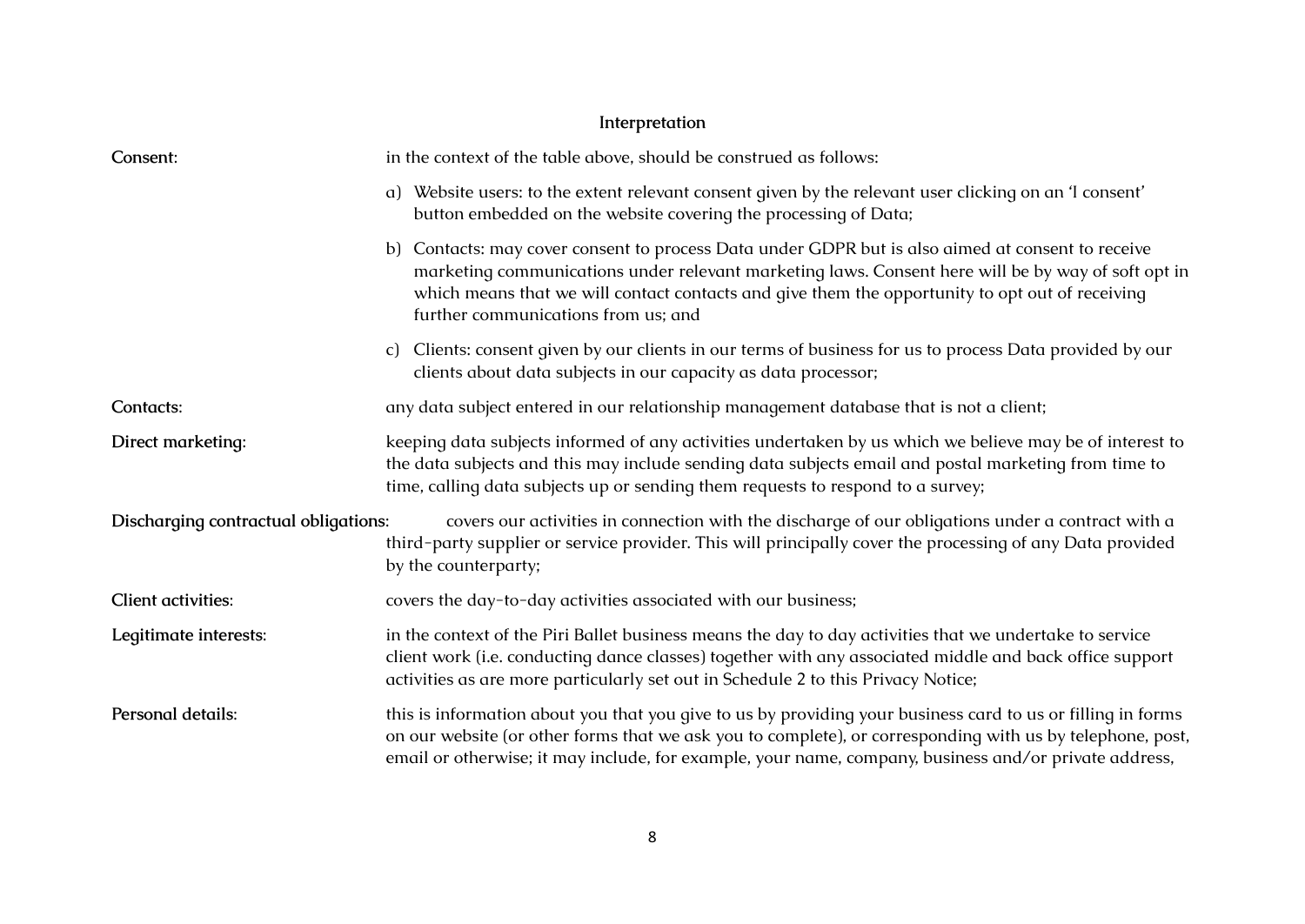|                        | email address and telephone numbers, date of birth; information about your business relationship with<br>Piri Ballet; and information that our website and other systems collect about you.                                                                                                                      |
|------------------------|------------------------------------------------------------------------------------------------------------------------------------------------------------------------------------------------------------------------------------------------------------------------------------------------------------------|
| Responding to queries: | covers the processing of your Data (name, telephone number and email address) for the purposes of<br>responding to any questions sent to us using the <b>contact</b> (appiriballet.ch email address, which is presented<br>on the website. In responding to your query, your contact details will be stored; and |
| Surveys:               | from time to time we may use client and contact details (name and contact details) to send individual<br>data subjects survey requests; such requests are entirely optional and will contain further details of any<br>processing activities that we will undertake in connection with the Data provided.        |